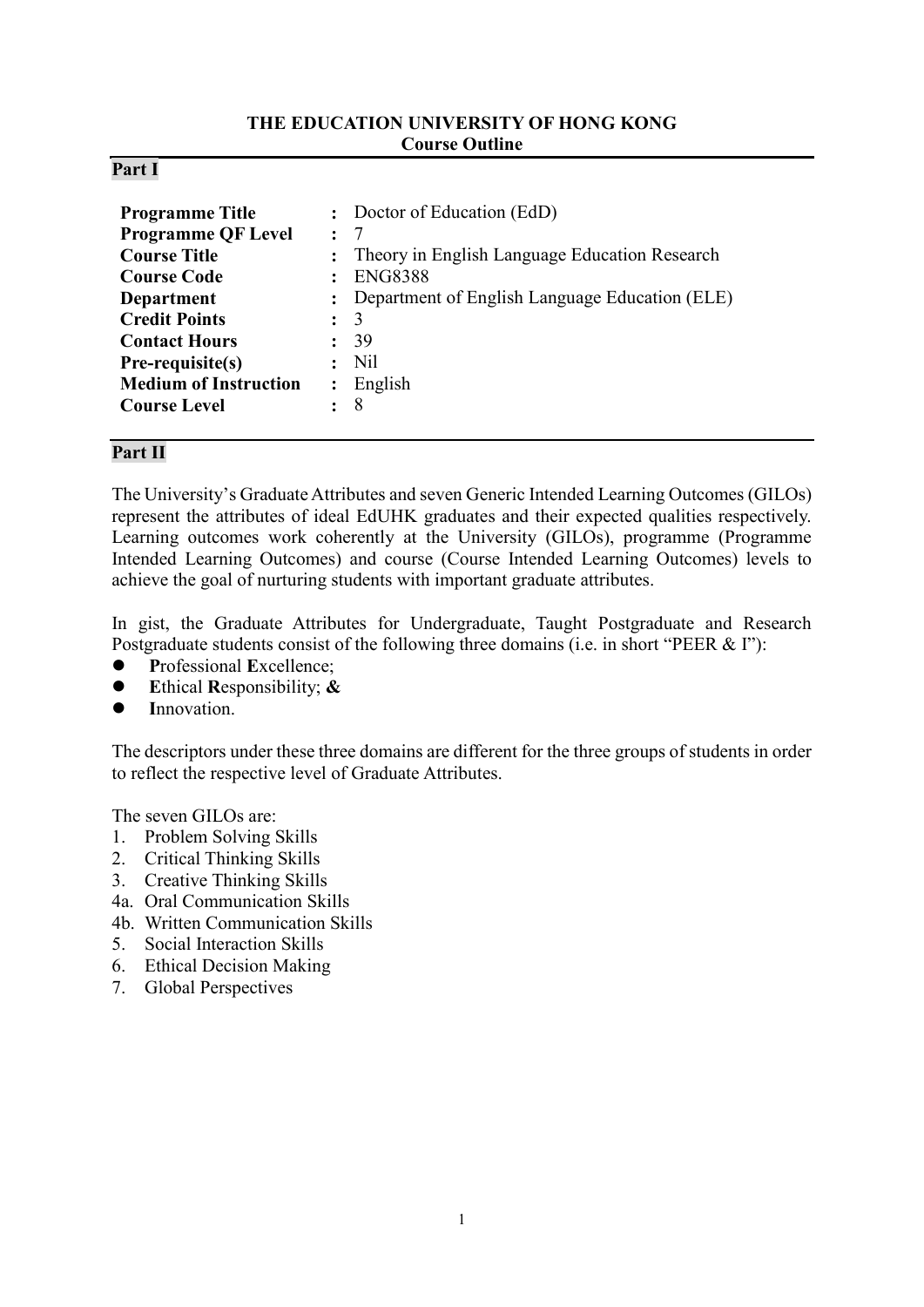## **1. Course Synopsis**

The course aims to introduce students to a wide range of theories through a critical review of the literature on English language education in a professionally excellent, ethically responsible and innovative manner. Through an in-depth study of one theoretical framework, mutually agreed upon by the student and instructor, and its applications in a variety of English language education contexts , students will deepen their critical understanding of the application of theoretical framework to resolving research problems in their professional situations, which have educational implications for English language teaching and learning.

# **2. Course Intended Learning Outcomes (CILOs)**

*Upon completion of this course, students will be able to:*

- $C I L O<sub>1</sub>$  Identify and describe the major theories within which English language education research is conducted;
- $C I L O<sub>2</sub>$  Summarize and critically review relevant literature in English language education;
- CILO<sup>3</sup> Explain how theoretical frameworks can be applied to a variety of research problems in English language education; and
- CILO<sup>4</sup> Demonstrate an ability to generate creative, innovative and effective ideas and apply them in doing research in English language education context.

# **3. Course Intended Language Learning Outcomes (CILLOs)**

*Upon completion of this course, students will be able to:*

- $CILLO<sub>1</sub>$  Apply effective language and terms to review the literature and understand how to apply the theories to resolving research problems in English language education; and
- CILLO<sup>2</sup> Use appropriate language and organization to analyse and present related literature, and write up a critical review.

# **4. Content, CILOs and Teaching & Learning Activities**

| <b>Course Content</b> |                                                                                                            | <b>CILOs/CILLOS</b>                                | <b>Suggested Teaching &amp;</b><br><b>Learning Activities</b>           |  |
|-----------------------|------------------------------------------------------------------------------------------------------------|----------------------------------------------------|-------------------------------------------------------------------------|--|
|                       | Debates over the role of theory in<br>language education research.                                         | $CLOS_{1&2}$                                       | Reading and tutorial.                                                   |  |
|                       | Selected theoretical frameworks<br>(e.g., second language<br>acquisition theory, sociocultural<br>theory). | CILOS 1 & 2                                        | Literature search; Reading<br>tutorial;<br>and<br>Oral<br>presentation. |  |
|                       | The application of theoretical<br>frameworks to resolving research<br>problems.                            | $C\ddot{L}O_{3,8,4}$<br>CILLO <sub>S</sub> $1 & 2$ | inquiry;<br>Independent<br>tutorial;<br>Reading and<br>Written report.  |  |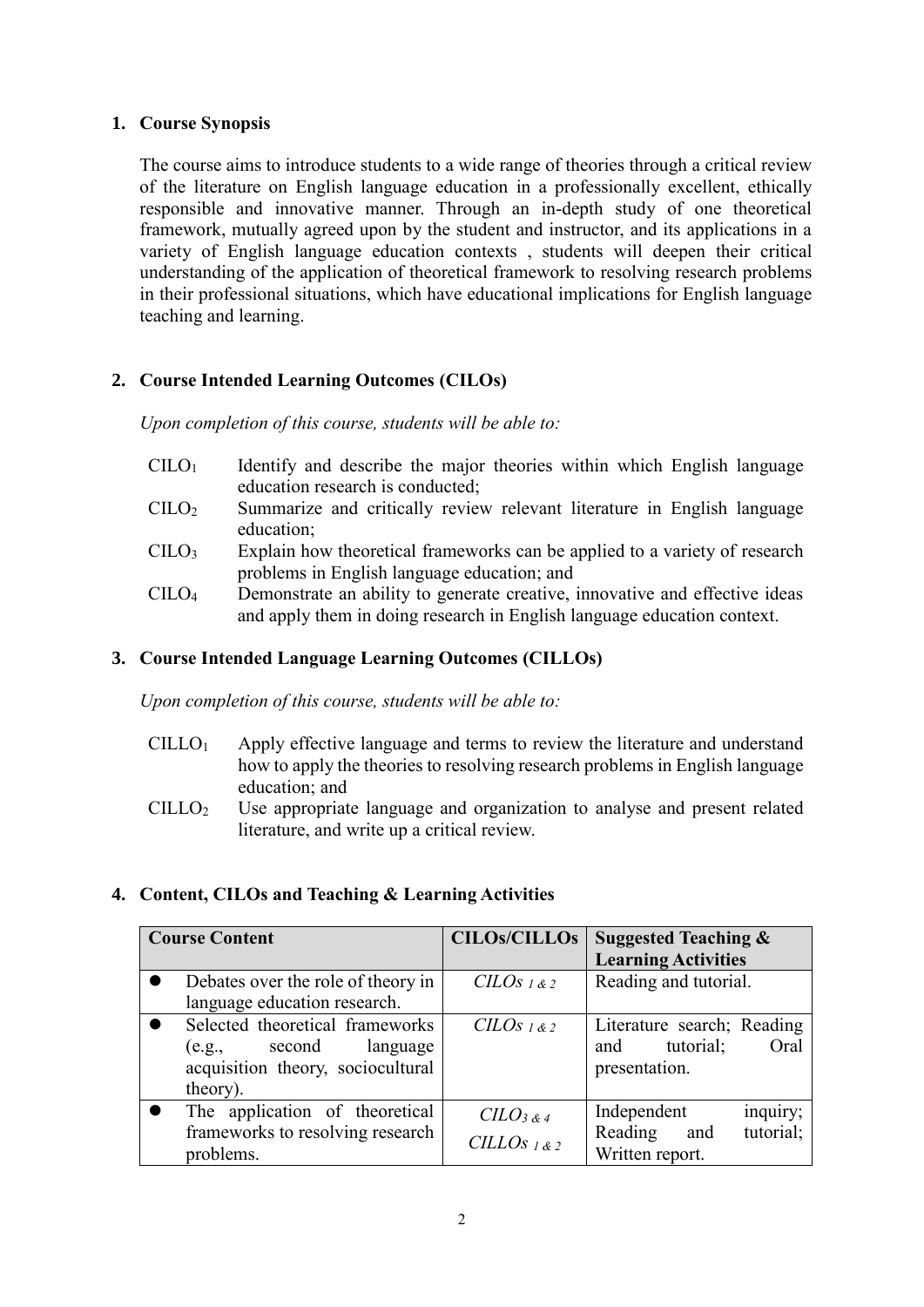#### **5. Assessment**

| <b>Assessment Tasks</b>         | Weighting                                                                                  | <b>CILOs/CILLOs</b> |                                                 |
|---------------------------------|--------------------------------------------------------------------------------------------|---------------------|-------------------------------------------------|
| (a)                             | An oral presentation outlining the student's<br>understanding of major theories in English | 30%                 | CILOS 1.2.3 & 4<br>CILLO <sub>S 1 &amp; 2</sub> |
|                                 | language education, their origin, the phenomena                                            |                     |                                                 |
|                                 | explained and predicted, their components, etc.                                            |                     |                                                 |
|                                 |                                                                                            |                     |                                                 |
| (b)                             | A critical evaluation of the effectiveness of                                              |                     | $CILOs$ 1, 2, 3 & 4                             |
|                                 | application of these theories in different and                                             |                     | CILLO <sub>S 1 &amp; 2</sub>                    |
|                                 | specific English language education research                                               |                     |                                                 |
| contexts $(3,000-4,000$ words). |                                                                                            |                     |                                                 |

#### **6. Required Text(s)**

Nil

### **7. Recommended Readings**

- Benson, P. (2013). Narrative writing as method: Second language identity development in study abroad. In G. Barkhuizen (Ed.), *Narrative research in applied linguistics*, (pp. 244-263). Cambridge: Cambridge University Press.
- Benson, P., Barkhuizen, G., Bodycott, P., & Brown, J. (2013). *Second language identity in Narratives of Study Abroad*. London: Palgrave Macmillan.
- Benson, P., and Cooker, L. (2013). *The applied linguistic individual: Sociocultural approaches to identity, agency and autonomy*. London: Equinox.
- Block, D. (2003). *The social turn in second language acquisition*. Edinburgh: Edinburgh University Press.
- Boo, Z., Dörnyei, Z., & Ryan, S. (2015). L2 motivation research 2005-2014: Understanding a publication surge and a changing landscape. *System*, *55*, 145-157.
- Canagarajah, S. (2016). TESOL as a Professional Community: A Half-Century of Pedagogy, Research, and Theory. *TESOL Quarterly*, *50*(1), 7-41.
- Dörnyei, Z. (2007). *Research methods in applied linguistics: Quantitative, qualitative and mixed methodologies*. Oxford: Oxford University Press.
- Gass, S., & Selinker, L. (2008). *Second language acquisition: An introductory course* (3rd ed.). New York, NY: Routledge.
- King, K., & Mackey, A. (2016). Research Methodology in Second Language Studies: Trends, Concerns, and New Directions. *Modern Language Journal*, *100*(S1), 209- 227.
- Kormos, J., Csizér, K., & Iwaniec, J. (2014). A mixed-method study of language-learning motivation and intercultural contact of international students. *Journal of Multilingual and Multicultural Development, 35*(2), 151-166.
- Lantolf, P., & Thorne, S. (2000). *Sociocultural theory and second language learning*. Oxford: Oxford University Press.
- Larsen-Freeman, D., & Cameron, L. (2008) Research methodology on language development from a complex systems perspective. *The Modern Language Journal*, *92*(2), 200-213.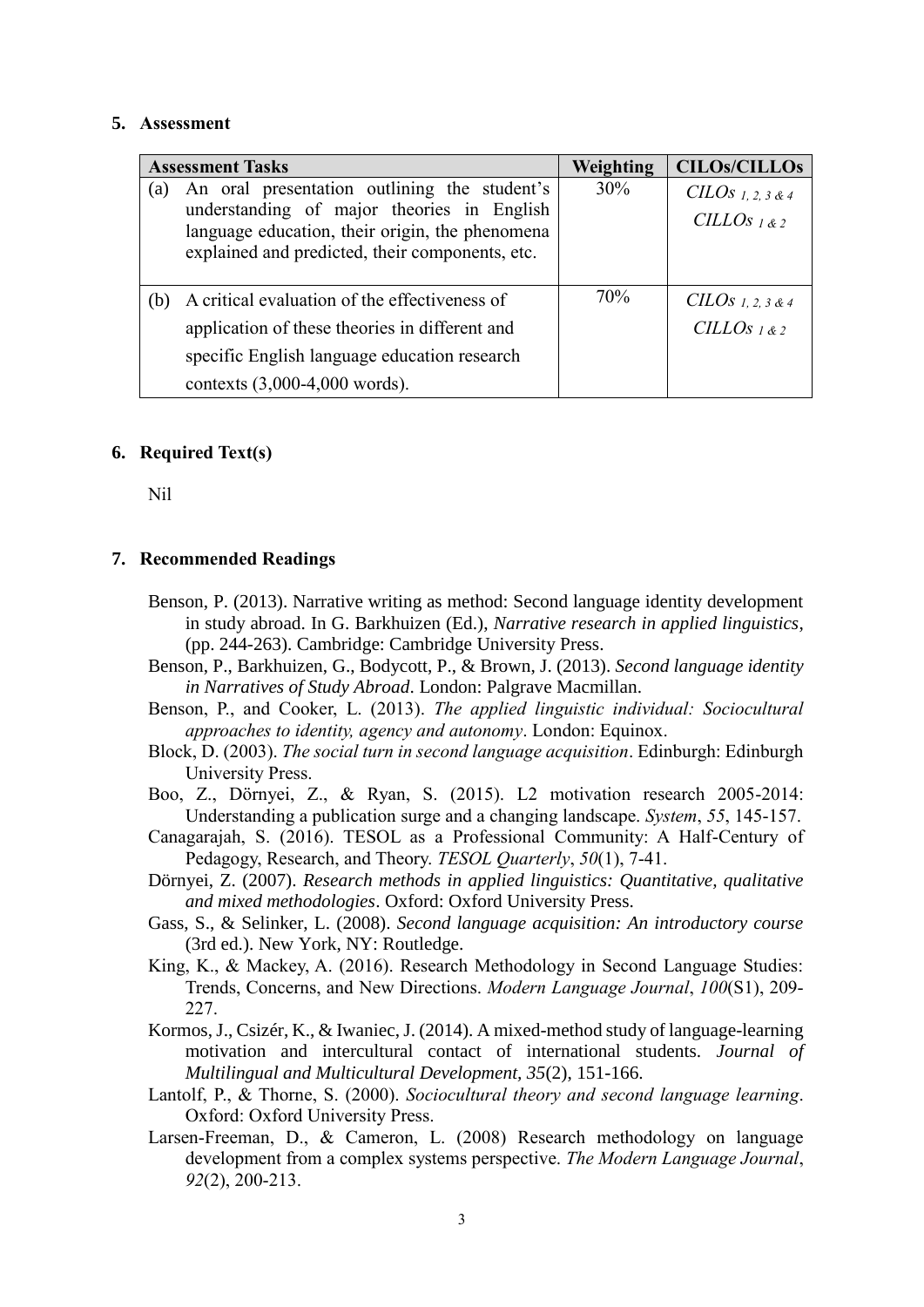- Mercer, S., & Williams, M. (Eds.) (2014). *Multiple perspectives on the self in SLA*. Bristol: Multilingual Matters.
- Ortega, L. (2005). Methodology, epistemology, and ethics in instructed SLA research: An introduction. *Modern Language Journal*, *89* (3), 317-327.
- Pennycook, A. (2001). *Critical applied linguistics: A critical introduction*. Mahwah, NJ: Lawrence Erlbaum Associates Publishers.

Seedhouse, P., Walsh, S., & Jenks, C. (Eds.) (2010). *Conceptualizing learning in Applied Linguistics*. Basingstoke: Palgrave Macmillan.

- Scott, E. (2015). Sociocultural theory and a pragma-linguistic pedagogical intervention. *L2 Journal, 7*(4), 108-124.
- Stapleton, P., & Shao, Q. (2018). Research in language teaching over two decades: A retrospective of the first 20 volumes of Language Teaching Research. *Language Teaching Research*, *22*(3), 350-369.
- Tarone, T. (2007). Sociolinguistic approaches to second language acquisition research-1997–2007. *The Modern Language Journal*, *91*(1), 837-848.
- Van Geert, P. (2008). The dynamic systems approach in the study of L1 and L2 acquisition: An introduction. *The Modern Language Journal*, *92*(2), 179-199.
- VanPatten, B., J. Williams (eds.) (2007). *Theories in second language acquisition: An introduction.* Mahwah, NJ: Erlbaum.
- Zuengler, J., & Miller, E. R. (2006). Cognitive and sociocultural perspectives: Two parallel SLA worlds? *TESL Quarterly*, *40*(1), 35-58.

#### **8. Related Web Resources**

Nil

## **9. Related Journals**

*Applied Linguistics International Journal of Applied Linguistics Modern Language Journal TESOL Quarterly System Journal of Multilingual and Multicultural Development*

### **10. Academic Honesty**

The University adopts a zero tolerance policy to plagiarism. For the University's policy on plagiarism, please refer to the Policy on Academic Honesty, Responsibility and Integrity with Specific Reference to the Avoidance of Plagiarism by Students [\(https://www.eduhk.hk/re/modules/downloads/visit.php?cid=9&lid=89\)](https://www.eduhk.hk/re/modules/downloads/visit.php?cid=9&lid=89). Students should familiarize themselves with the Policy.

### **11. Others**

Nil